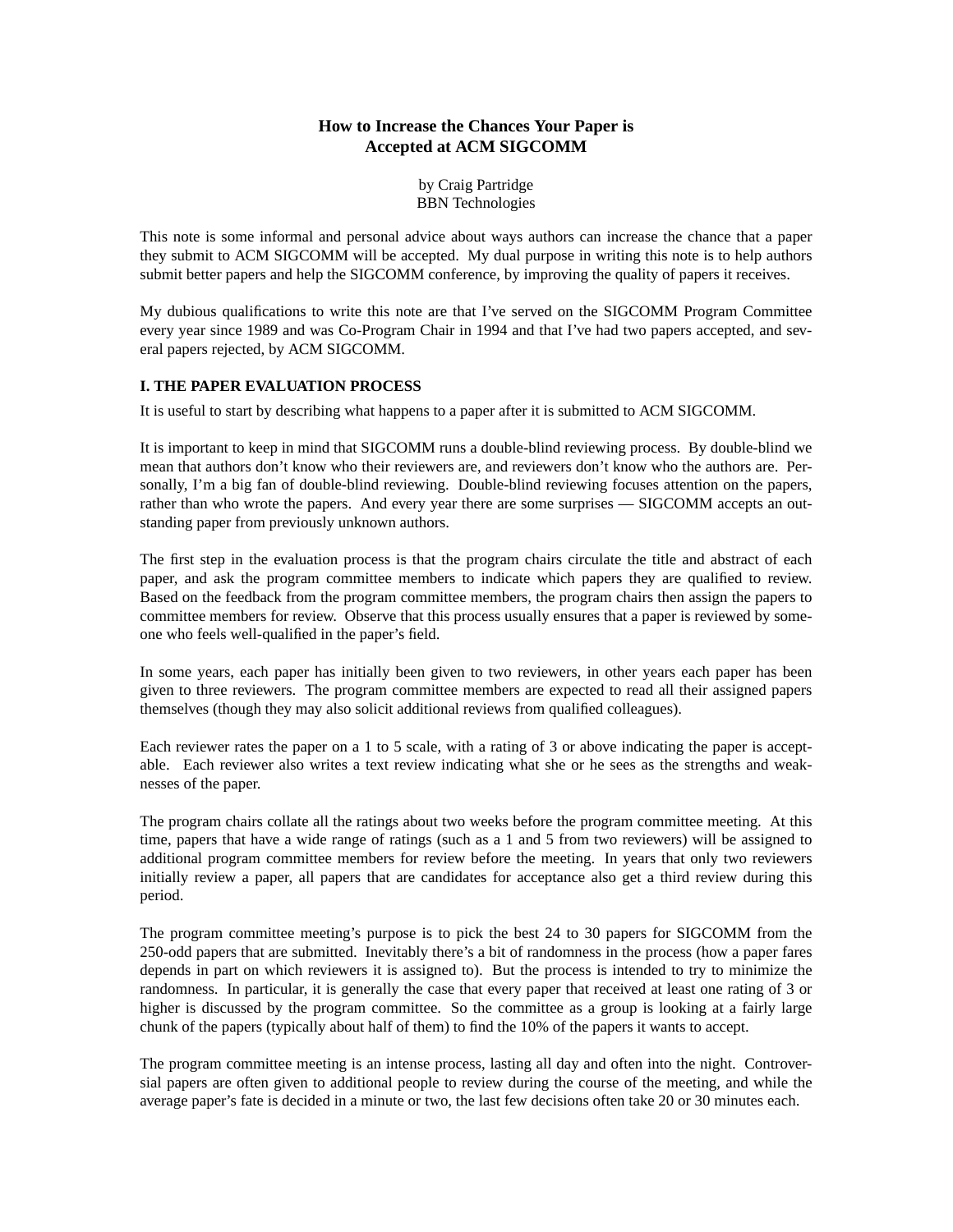It is also worth noting that program committees typically do not try to shape the program. That is, there's no attempt to ensure that a hot topic has papers accepted, or that there's a balance of theory and systems papers. Rather the goal is to take the best SIGCOMM-related papers that can be found, regardless of topic. Indeed, the program often accepts papers on topics known to be obscure or appealing to a small community on the grounds that the technical work is outstanding and deserves circulation to the broader community.

### **II. GENERAL ADVICE**

This section gives general advice about how to improve your submission to SIGCOMM. The next section gives detailed advice about particular topics and types of papers.

### **II.1 Start Writing Early**

One cannot stress enough the importance of making sure your paper is well-written. Because SIGCOMM is double-blind, the reviewers often have no idea who wrote the paper. So they cannot make allowances for your reputation and, for instance, say to themselves "Joe can easily fix this paper up." If the writing is sloppy or the presentation is bad, the paper probably will not be accepted. SIGCOMM does accept two or three papers each year on the condition that a program committee member oversees the revision of the paper. But these revisions are typically for technical content, not presentation.

I often tell prospective authors that they should aim to have a first draft of their paper done three to four weeks before the SIGCOMM submission deadline, solicit a few reviews from colleagues and friends, and then revise the paper before submitting it to the conference. This advice is doubly strong for authors for whom English is not their native language.

### **II.2 Properly Cite and Summarize Prior Work**

A surprising number of papers fail to cite relevant prior work, or worse disparage or misrepresent the prior work to make the paper's contribution look better. Reviewers who are trying to assess a paper's contribution tend to get annoyed when that contribution is exaggerated or, worse, is a reinvention of prior work.

A corollary to this comment, is that the authors should make the readers aware of the limitations of the work in the paper. Doing so typically strengthens rather than weakens the paper. The reviewers generally are quite good at assessing the work's limitations, and if these points are not conceded/discussed, then the reviewers become concerned that (1) the authors fail to see the big picture, (2) claims made in the paper may not have been assessed objectively, and (3) if the paper is accepted, others reading it will also miss these limitations. Because the program committee usually does not have any way to ensure that the authors will revise their paper to fairly assess the shortcomings of the work, they will typically err on the side of caution and reject submissions that fail to do so.

#### **II.3 Keep Within the Page Limits**

Reviewers have to do a lot of reading. Overlength papers do not win friends.

#### **II.4 But Be Complete**

Sometimes authors, struggling to stay within page limits, leave out crucial details. A classic example is the paper that omits some proofs for brevity.

Don't leave out a critical detail. Find a way to fit it into the paper.

If there's a useful proof that won't fit in the main paper, or the paper relies on a prior work of yours that you cannot cite due to anonymity, consider attaching the proof or relevant piece of the (anonymized) paper in an appendix and referencing the appendix in the main body of the paper. This approach has the double advantage of keeping the reviewer informed and showing that the author knows how to edit his or her work down to size. A short appendix of this sort will not count against the page limits.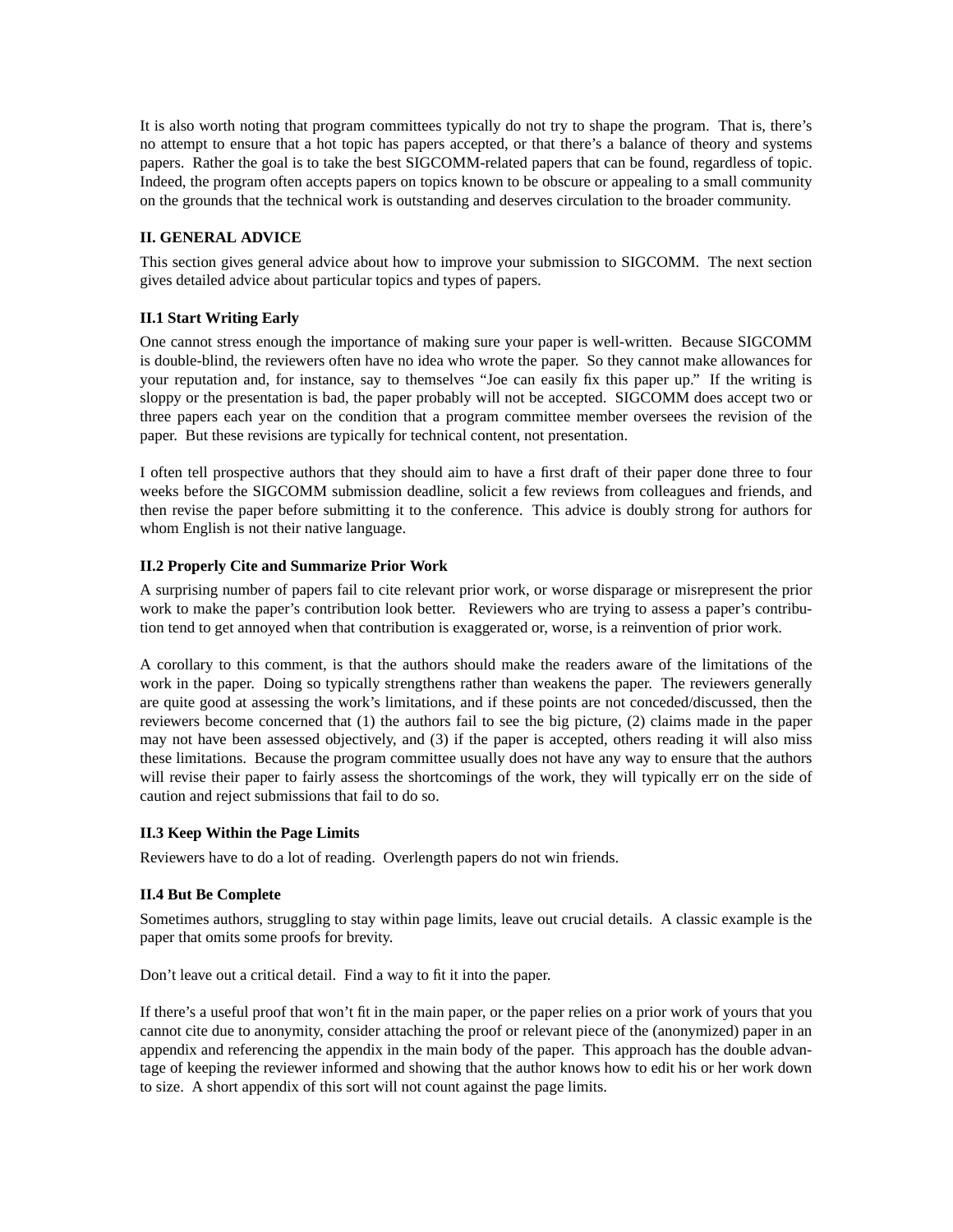### **II.5 Write a Good Abstract**

Reviewers choose what papers to read based on the abstract. So make sure that the abstract indicates what type of paper the reviewer may expect. Each year there's usually a paper whose abstract makes it look like a systems paper, but is actually a theory paper — causing systems people to work through the math. To their credit, the systems folks usually work through the math carefully (and vice-versa, the theory folks will read a systems paper with care) but it still means a review with less confidence behind it. Reviews with less confidence are a concern because, to be accepted, a paper often needs someone on the program committee to argue strongly for acceptance. If none of the paper's reviewers are confident of their reviews, they are less likely to argue strenuously in favor.

One long-time program committee member suggests writing your abstract to be of interest to the committee members you believe are best qualified to review your paper.

### **II.6 Avoid Needless Buzzwords**

Every year seems to have a new buzzword or hot term. Sometimes authors think that having the hot buzzwords in their paper increases the chance of acceptance. Generally buzzwords don't help; and sometimes hurt. At more than one SIGCOMM PC meeting, certain buzzwords have rapidly become swear words in response to their overuse.

# **III. SPECIFIC ADVICE**

SIGCOMM deals with certain types of papers very frequently. In this section, I give some guidance to authors of certain popular types of papers.

### **III.1 TCP Performance Papers**

TCP performance is a well-trod ground and so the standards for getting a TCP paper accepted are now quite high.

To be accepted at SIGCOMM, a TCP performance paper should demonstrate that the proposed performance improvements have been thoroughly tested. For instance, any changes to TCP flow control should be tested over heavily loaded multi-hop topologies with cross traffic. Furthermore, the analysis should show not only that the enhanced TCP performs better, but also show the effects of the enhanced TCP on non-enhanced traffic. Note that TCP performance papers are often measurement papers and so the discussion of measurement papers in the next section applies.

#### **III.2 Measurement Papers**

Writing good measurement papers is very hard. It requires careful network monitoring, using good statistical techniques. A good monitoring paper should explain how the data was taken, why the data is believable (i.e., what statistical measures were taken to ensure the data was sound), and then analyze the data carefully with good charts and graphs and discussion that indicates the data was thoroughly analyzed and contemplated. Probably more than any other type of paper, measurement papers benefit from extra time for the author to refine the paper. Start writing early!

# **III.3 Systems Papers**

SIGCOMM very much wants to publish systems papers. At the same time, SIGCOMM is consciously struggling with some difficulties in handling systems papers. (These problems are not unique to SIG-COMM; several journals also seem to have similar challenges). This subsection is a guide to the problems and pitfalls that may trap an unwary author.

The classic systems paper presents an implementation or planned implementation. The implementation can be in software or hardware or both. The implementation's contribution is usually that it either achieves some new function, never before achieved, or it realizes an existing function more efficiently or effectively than previously (and not just as a result of applying Moore's Law!).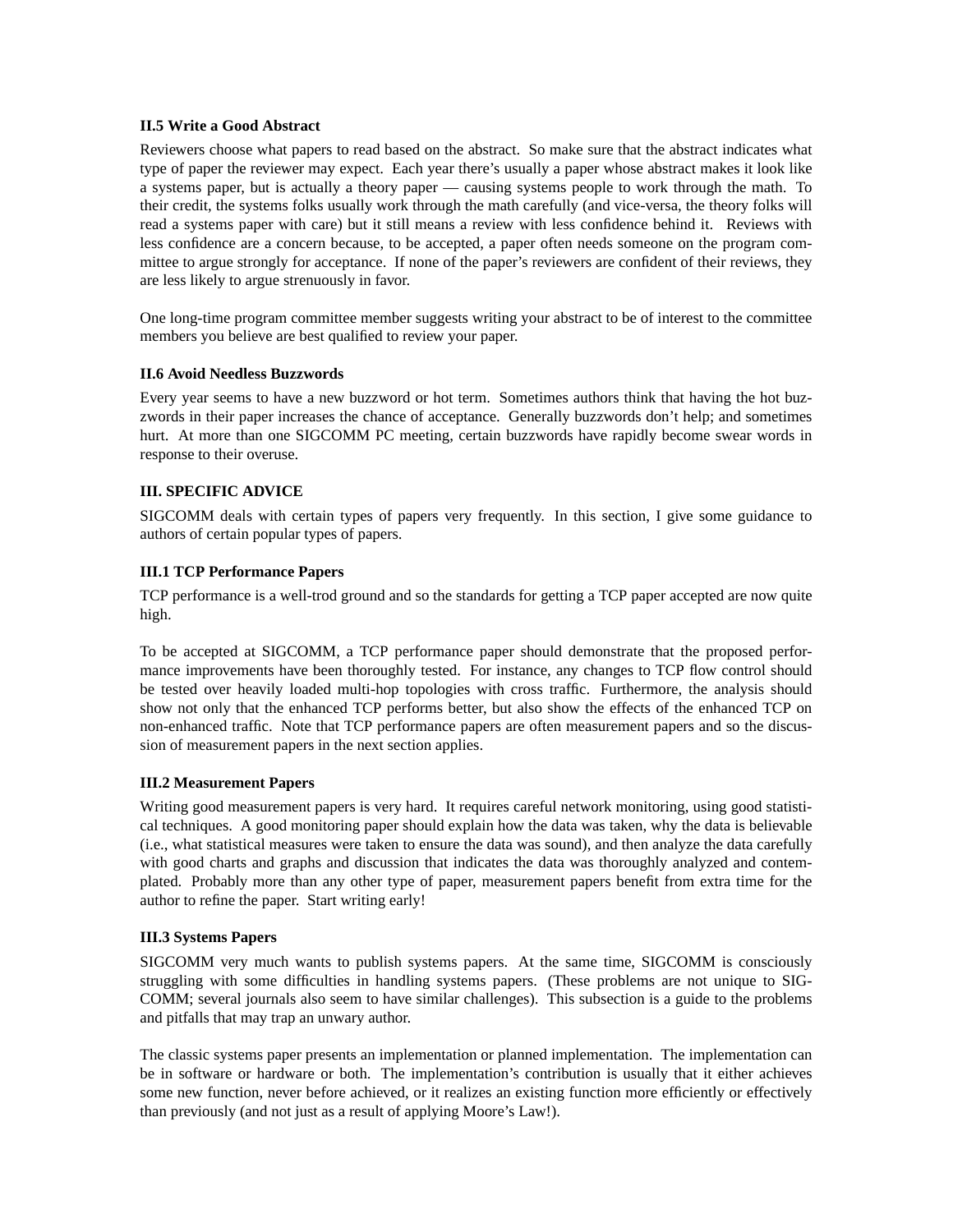It is often hard to describe an entire system completely in ten single-spaced pages. Make a strong effort to be as complete as possible. A number of systems papers get rejected because reviewers feel key details of the system are missing, details that in most (but not all) cases the authors could have provided.

Another way to express this idea is that small systems papers often fare better than large systems paper. By small systems paper, I mean a paper that tackles a modest problem and usually has a contribution that can be described in one sentence. A big systems paper is trying to accomplish a larger set of goals, and often has three or four important contributions. It is much harder to completely describe a large system.

Make sure the relevance to networking is clear. For instance, in a paper describing a wonderful new protocol verification language, it is very easy to get wrapped up in details of language syntax. Remember that SIGCOMM is a networking conference, not a language conference, and ensure that how the language improves the state of networking is made very clear.

SIGCOMM program committees have varied from year to year in how willing they are to accept preliminary papers (papers on systems still being built vs. papers on systems that have been completed). There's a tension between presenting interesting new ideas to the community as soon as possible and the danger of presenting ideas that will prove duds after a bit more testing. There is no consensus on this issue and authors considering submitting work on incomplete systems are advised to talk with the program chairs to learn the current year's leanings.

Be extra careful to cite relevant work. A common mistake in systems papers is to start with a blank sheet when designing a system. There's lots of prior experience about how to solve a wide range of systems' problems. Make sure the paper describes how it takes us to a new part of the solution space, rather than just blindly repeating prior work.

# **III.4 Modelling and Queuing Theory Papers**

SIGCOMM believes it is very open-minded about modelling and queuing theory papers, provided their relevance to networking is clear. The first self-similarity paper was published at SIGCOMM, when other conferences found it too startling to publish. Furthermore, SIGCOMM is often willing to publish innovative work that tries to tackle hard problems, even if the resulting solution is incomplete. That said, there are three problems that frequently afflict modelling and queuing theory papers.

First, the problem being modelled or analyzed is often so abstracted from the reality of how networks operate that the results have little or no real relevance to networking. As one expert put it, too many papers look for a way to redefine a networking problem into a solvable math problem rather than actually solving the networking problem. A lesser version of this behavior is that papers often present the problem so formally that they never state how they actually contribute to networking. Don't leave the application of your work to the imagination of a tired reviewer who has already read ten papers this week.

The second problem, which is related to the first problem, is that some theory papers are really mathematics papers, masquerading as networking papers. A classic sign of such as paper is an introduction, explaining that the paper's topic has relevance to some problem in networking and then no further mention of networks until the conclusion.

Third, the traffic models are often unrealistic. It is now widely recognized that network traffic is almost never i.i.d. Yet astonishing number of papers still use i.i.d. models to analyze performance (esp. for switch performance). Unless the result is a negative one (i.e., this switch allocation scheme doesn't work, even for i.i.d traffic), or this work is the first time anyone has even attempted to analyze a very hard problem, use a realistic traffic model.

# **III.5 Architectural Papers**

SIGCOMM occasionally publishes architectural papers; papers that attempt to get us to think about networking in a new way. Examples of such papers are the 1990 ALF paper and the 1992 paper on Integrated